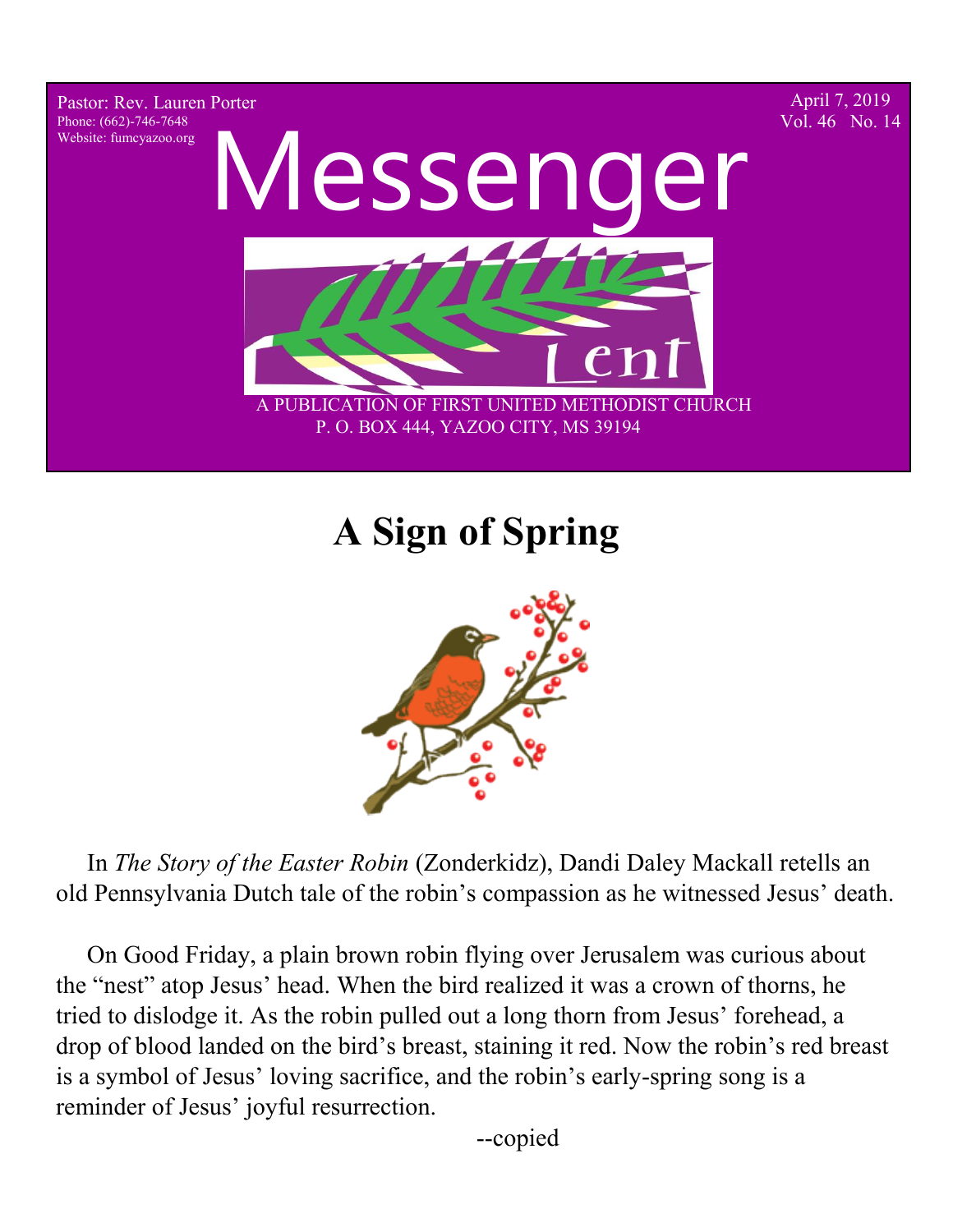## **THIS WEEKS CALENDAR**

**SUNDAY, APRIL 7** 9:00 a.m. Come AZ U R Service 9:50 a.m. Sunday School 11:00 a.m. Traditional Service 6:00 p.m. Snack Supper 6:00 p.m. Adult Bible Study 6:30 p.m. Youth **MONDAY, APRIL 8** 9-12 noon Methodist Market 6:30 p.m. Prison Bible Study **TUESDAY, APRIL 9** 6:00 p.m. Ladies Bible Study/Millie's **WEDNESDAY, APRIL 10** 3:00-4:15 p.m. Hiskidz Choir Gr. 1-6 4:30 p.m. Ladies Handbell Choir 5:30 p.m. In the Hands of God/Prayer Meeting 6:00 p.m. Chancel Choir 6:00 p.m. Adult Bible Study 6:15 p.m. Youth Small Group **SATURDAY, APRIL 13** 9-12 noon Methodist Market



- 7. Hayes Kyle, Christy Vandevere, Tate Potter
- 8. Luke Richards
- 10. Lois Gary, Bert Fennell
- 12. Brantley Heidel, Davis Gary, Jason Smith
- 13. Mailey Melton, Daniel Pender

#### REMINDER

 The Hiskidz Choir will be singing in the 11 a.m. worship service on Palm Sunday.



 *Sympathy and love is extended to the family of Mrs. Patricia Miller, who died March 26, 2019.*



Marvin Terrell

Mr.& Mrs. Albert Vandevere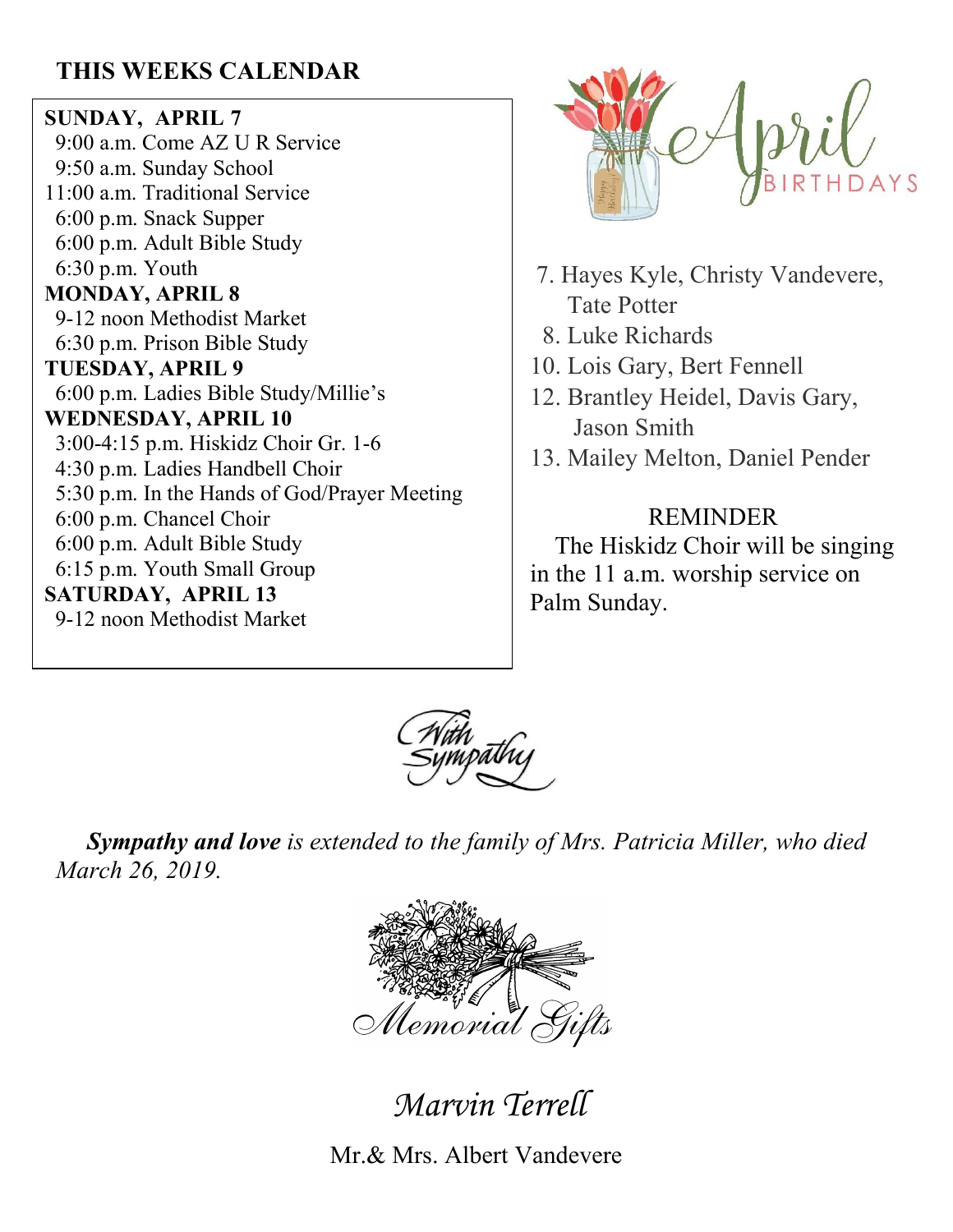$\zeta$ olid $\zeta$ `ound

# **Solid Ground Youth**

 The next few Sundays our lessons will be about the events that bring us to the resurrection of Jesus. We will be looking at all the different aspects of Holy Week from the perspective of different people. Sometimes we may be looking at the wrong things, and we may miss what God has in store for us.

# **Sunday Night Youth**

 Last Sunday night we began a 4-week series called "Look Again". This series is about the events that led up to the resurrection of Jesus. Last week we talked about worship. Jesus is God, and He is deserving of our worship. In Week 2 we will be discussing the Crucifixion. Jesus' death was part of God's plan, but it was carried out in an unjust manner. He died for us to experience full life through Him. Are we truly worshipping Jesus the way He is meant to be worshipped?

# **Wednesday Night Small Group**

 Wednesday night small group will continue with a new series called *Dwell.* Christs' word dwells in us... because Christ dwells in us. Jesus wants to live within us, but we have to let Him in. When He is in us, it is evident. Others will know that He lives in you by the way you live out your life.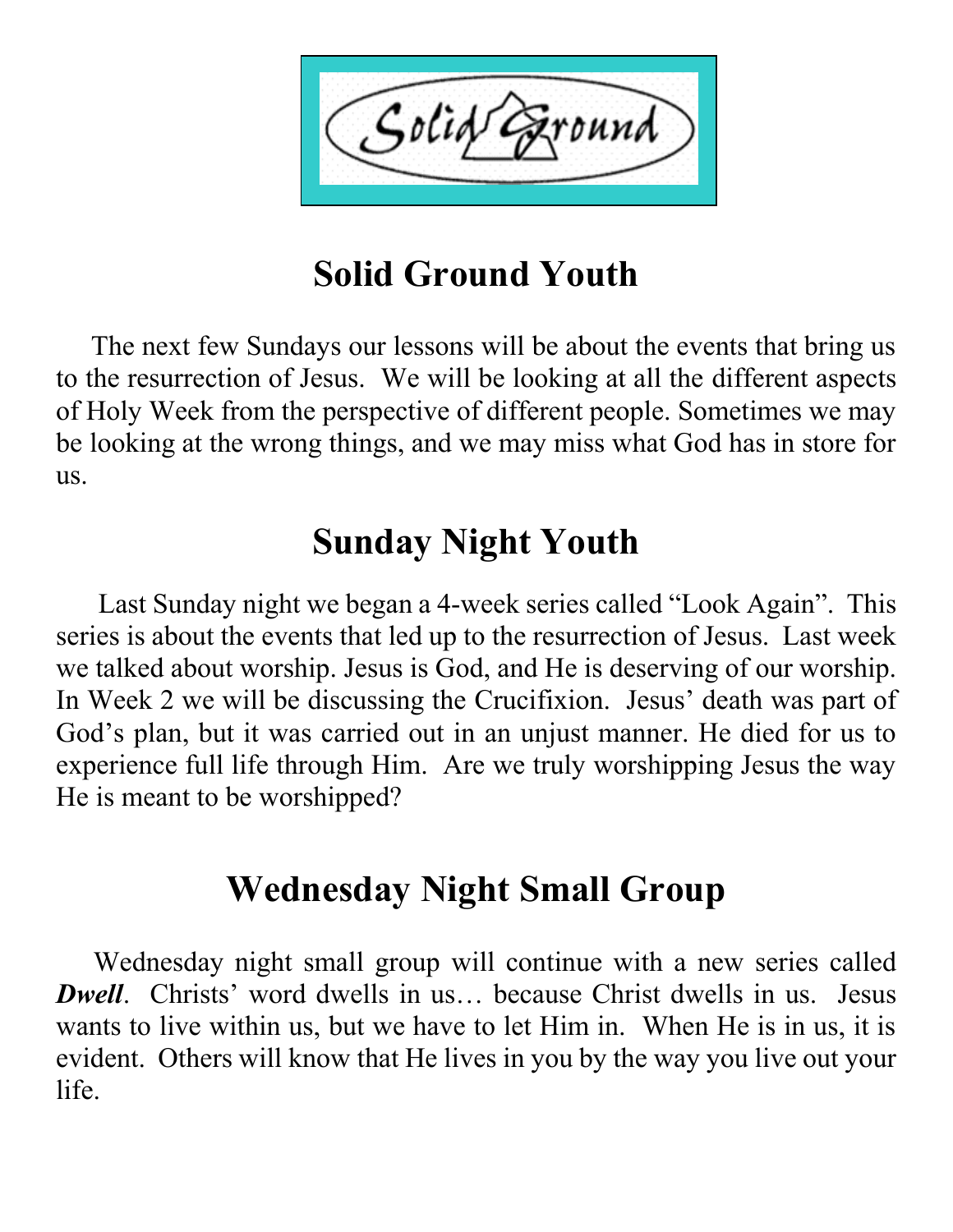# Children's Page

"I have seen the Lord."

John 20:18



Memoru

'erse

 Moving closer to Easter, our Sunday school lessons will be about the time of Jesus' arrest and death. This week will focus on Peter's actions. Peter never set out to deny Jesus, it just happened. He was afraid, and he denied knowing Jesus. Once he realized what he

had done, he was upset. Peter messed up, and so do we. The good news is that Peter was given a second chance, and so are we!!

 Bible study will NOT meet this week! Several children will be returning from Branson on Sunday. Our arrival will be close to 5:00 p.m., therefore Planet 456 will not meet.





 The theme and dates for this year's Vacation Bible School have been set. The dates will be Tuesday, May 28- Friday, June 1 from 8:30 a.m. until 11:30 a.m. The theme this year is

*ROAR: Life is Wild – God is Good.* Please prayerfully consider volunteering to help with VBS this year.



Our annual egg hunts are being planned as we speak. There will be a Flashlight Egg Hunt with games, fun, food, and fellowship on Friday, April 19. The times and place are to be announced next week. A card will be mailed out to each child as well